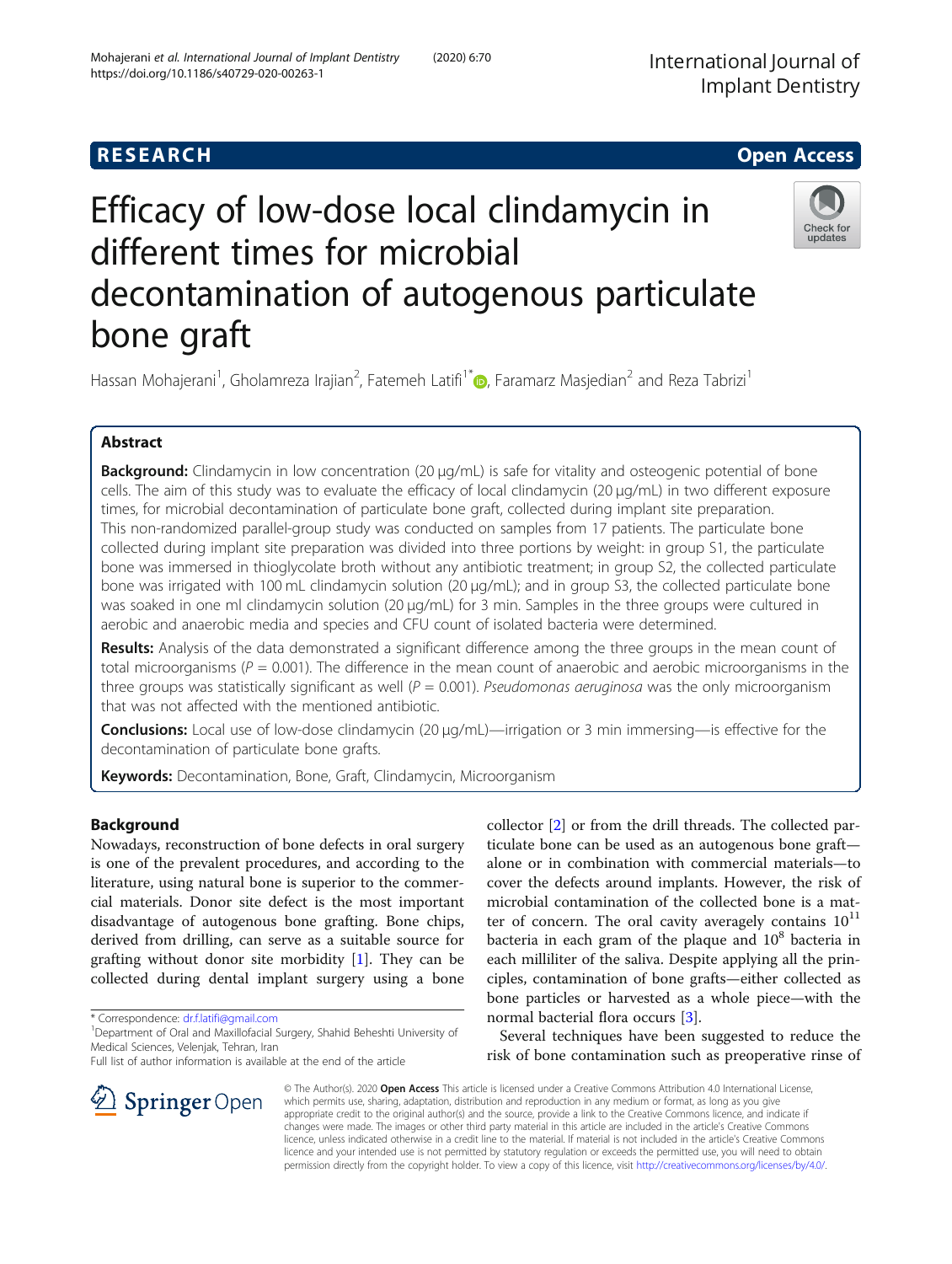the oral cavity with chlorhexidine mouthwash [\[4](#page-5-0)], antibiotic prophylaxis [\[5](#page-5-0), [6](#page-5-0)], and a stringent aspiration protocol [\[7](#page-5-0)].

As there is a transient decrease in blood supply to the surgical site, serum concentration of oral antibiotics is not sufficient for antimicrobial effect on the reconstructed regions; therefore, local administration of antimicrobial agents was considered [\[8](#page-5-0)].

Due to the disadvantages of local betadine and chlorhexidine on wound healing, cell vitality, and osteogenic potential, using antibiotic solutions as a decontamination agent for bone grafts is wise. Selecting the correct drug in an accurate concentration and precise contact time harmless to the cell vitality and their osteogenic potential—is important.

Clindamycin is commonly used as a prophylactic antibiotic in maxillofacial surgery. It has excellent bone and soft-tissue penetration after single-dose administration [\[9](#page-6-0)].

Clindamycin in low concentration not only has no negative effect on cellular proliferation and metabolism, but also induces cell differentiation [[10\]](#page-6-0).

According to the in vitro examinations on primary human osteoblasts (PHO) and cell lines after exposure to different antibiotics, and due to the minimum inhibitory concentration (MIC) of clindamycin, a solution consisting 20 μg/mL of clindamycin was recommended for local decontamination of the bone grafts [[11\]](#page-6-0).

Therefore, the aim of this study was to evaluate the efficacy of local clindamycin—qualitatively and quantitatively—for decontamination of collected particulate bone grafts. Two different exposure times were selected and colony-forming units (CFU) counts of isolated spices after each exposure to the mentioned antibiotic were determined.

### Methods

The authors designed a non-randomized parallel-group study. The samples were derived from the population of patients presenting to the Oral and Maxillofacial Surgery Department of Shahid Beheshti Univercity of Medical Science (Tehran, Iran), between September 1, 2018, and November 30, 2018. The research protocol was approved by the Committee of Medical Ethics Group of dentistry school. Patients eligible for study inclusion had an edentulous area at the first molar site of the mandible and were candidates for dental implant placement. Patients were excluded from the study if they had periodontitis, poor oral hygiene, history of previous bone augmentation at the implant site, or systemic diseases affecting the immune system or bone metabolism. All surgical procedures were performed by the same oral and maxillofacial surgeon.

#### Surgical approach

Patients received 2 g amoxicillin (Dana Co., Tabriz, Iran) orally 1 h before surgery. All patients used 10 mL of 0.2% chlorhexidine gluconate mouth rinse (Kemphor CHX, Pinseque, Spain) for 2 min. Local anesthesia (2% lidocaine with 1/80,000 epinephrine) was administered. A crestal incision was made on the edentulous alveolar ridge at the first molar area of the mandible.

During the preparation of the implant site with standard surgical drills (Straumann, Switzerland), 0.9% saline solution was used for irrigation and cooling of drills and preparation site.

According to stringent aspiration protocol [\[7](#page-5-0)], a sterile metal suction tip was used continuously to suction saliva and tissue fluids and reduce the risk of contamination of collected particulate bone with the oral microbial flora.

The particulate bone of each patient, collected from treads of twist drills, was divided into three equal portions by weight. Each portion was treated with clindamycin solution (20 μg/mL) in a specific time (group S1, 2, 3). The first sample only contained the collected particulate bone without any treatment in thioglycolate broth (group S1) as a control group. In the second group (group S2), the collected particulate bone was irrigated with 100 mL of clindamycin solution (20 μg/mL) and was then immersed in thioglycolate broth. In the third group (group S3), the collected particulate bone was soaked in 1 mL clindamycin solution  $(20 \mu g/mL)$  for 3 min and then was immersed in thioglycolate broth. All samples were placed in sterile boxes and transferred to a laboratory for microbial analysis. Thus, each patient had three samples for microbial evaluation.

#### Laboratory procedure

All test tubes contained thioglycolate broth and were boiled before the placement of samples to remove oxygen from the tubes for the culture of anaerobic microorganisms. All samples were vortexed for 30 s to homogenize solutions and were then serially diluted (1:5, 1:10, 1:100, and 1:1000). To culture aerobic and anaerobic microorganisms, half of the solution was cultured on MacConkey agar and the other half on blood agar. For anaerobic culture, samples were retained in an anaerobic jar (85% nitrogen and 15% CO2) for 24–48 h at 35–37 °C. After culture, microorganisms were identified based on their biochemical characteristics and sensitivity to discs.

#### Statistical analysis

Statistical analyses were performed using SPSS version 19 (SPSS Inc., IL, USA). Nonparametric tests were applied because the data were not normally distributed. Non-parametric Friedman test was used to compare microbial count among the three groups. Pairwise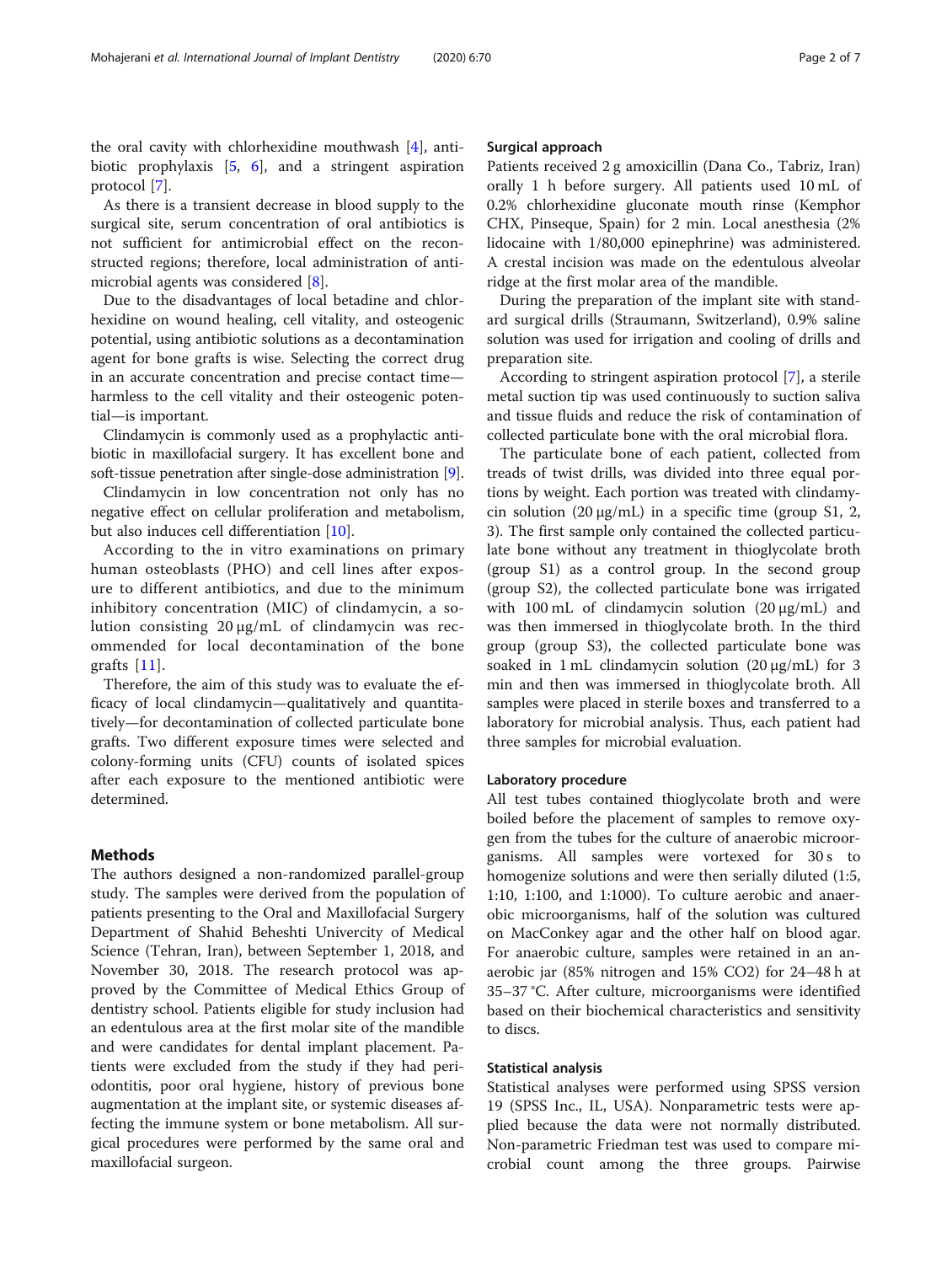comparisons were made using the Wilcoxon signed-rank test and P value adjustment was done by the Bonferroni method.

#### Results

Particulate bone samples were derived from seventeen patients (13 males and four females), and the mean age was 48.35 with SD16.8 years. Evaluation of total samples in the three groups revealed 27 microbial species consisting of 17 aerobic species, nine anaerobic species, and one type of fungus (Table 1).

Regardless of the time factor, all the microbial species population reduced after decontamination with clindamycin solution (20 μg/mL), except Pseudomonas aeruginosa (Table [2](#page-3-0)). Comparison of microorganisms CFU revealed a statistically significant reduction in nine microbial species between three groups.

Pairwise comparison of these nine species demonstrated that the only microorganism that has not been significantly reduced after irrigation with clindamycin solution (20 μg/mL) is Klebsiella pneumoniae, and immersion in 3 min was more effective.

In addition, CFU's comparison of these nine species between S2 and S3 groups confirmed statistically significant reduction after 3 min contact, only in Staphylococcus epidermidis and Corynebacterium spp. population. It means that short time contact with clindamycin solution (20 μg/mL) could be effective for the most detected microorganisms.

The mean colony-forming units of total microorganisms was 26.76 with SD10.40(103) in the control group (S1), 10.64 with SD6.24(103) in the irrigation group (S2), and 1.94 with SD1.47(103) in the soaking group (S3). Analysis of the data revealed a significant difference among the three groups  $(P = 0.001)$  (Table [3](#page-3-0)).

The mean colony-forming units of aerobic microorganisms was 23.53 with  $SD7.80(10^3)$  in the control group

(S1), 9.76 with SD5.71( $10<sup>3</sup>$ ) in the irrigation group (S2), and 2.00 with  $SD1.37(10^3)$  in the soaking group (S3). Analysis of the data revealed a significant difference among the three groups in this respect  $(P = 0.001)$ .

The mean colony-forming units of anaerobic microorganisms was  $6.65$  with SD  $4.81(10^3)$  in control group  $(S1)$ , 1.29 with SD1.87 $(10<sup>3</sup>)$  in irrigation group  $(S2)$  and 0.06 with SD0.24 $(10^3)$  in soaking group (S3). There was a significant difference among the three groups in this respect ( $P = 0.001$ , Table [4\)](#page-4-0).

The mean colony-forming units of Gram-positive microorganisms was 19.9 with SD  $9.8(10^3)$  in the control group (S1), 8.00 with SD  $6.20(10^3)$  in the irrigation group (S2), and  $0.82$  with SD  $1.33(10^3)$  in the soaking group (S3). There was a significant difference among the three groups respectively ( $P = 0.001$ ).

The mean colony-forming units of gram negative microorganisms was  $6.647$  with SD  $4.877(10^3)$  in the control group (S1), 2.35 with SD 2.52 $(10^3)$  in the irrigation group (S2), and  $1.00$  with SD  $1.36(10^3)$  in the soaking group (S3). There was a significant difference among the three groups in this respect too  $(P = 0.001,$  Table [5](#page-4-0)).

Pairwise comparisons of the groups for the mean colony-forming units of aerobic-anaerobic microorganisms and Gram-positive–Gram-negative microorganisms revealed significant differences between them  $(P = 0.001,$ Tables [6](#page-5-0) and [7](#page-5-0)).

## **Discussion**

The use of collected particulate bone as an autogenous bone graft during implant osteotomy eliminates the downsides of autogenous bone grafts such as increased duration of surgery, the need for a second surgical site, and donor site morbidity. However, contamination of collected bone with oral bacteria may increase the risk of peri-implant diseases and bone resorption [\[12](#page-6-0)].

Table 1 Various microorganisms isolated from the collected bone after culture

| <b>Microorganisms</b> | Aerobic species                                                                                                                                                                                                                                                                                                                  | Anaerobic species                                                                                                                                                 | N  |
|-----------------------|----------------------------------------------------------------------------------------------------------------------------------------------------------------------------------------------------------------------------------------------------------------------------------------------------------------------------------|-------------------------------------------------------------------------------------------------------------------------------------------------------------------|----|
| Gram-positive         | Staphylococcus epidermidis<br>Corynebacterium spp.<br>Streptococcus pneumoniae<br>Staphylococcus capitis<br>Micrococcus spp.<br>Lactobacillus spp.<br>Streptococcus spp.<br>Staphylococcus saccharolyticus<br>Enterococcus faecalis<br>Staphylococcus saprophyticus<br>Bacillus spp.<br>Streptococcus oralis<br>Lactococcus spp. | Propionibacterium propionicum<br>Peptostreptococcus asaccharolyticus<br>Propionibacterium spp.<br>Peptostreptococcus spp.<br>Actinomyces spp.<br>Clostridium spp. | 19 |
| Gram-negative         | Escherichia coli<br>Neisseria spp.<br>Klebsiella pneumoniae<br>Pseudomonas aeruginosa                                                                                                                                                                                                                                            | Fusobacterium spp.<br>Veillonella spp.<br>Bacteroides spp.                                                                                                        |    |
| Total number          | 17                                                                                                                                                                                                                                                                                                                               | 9                                                                                                                                                                 | 26 |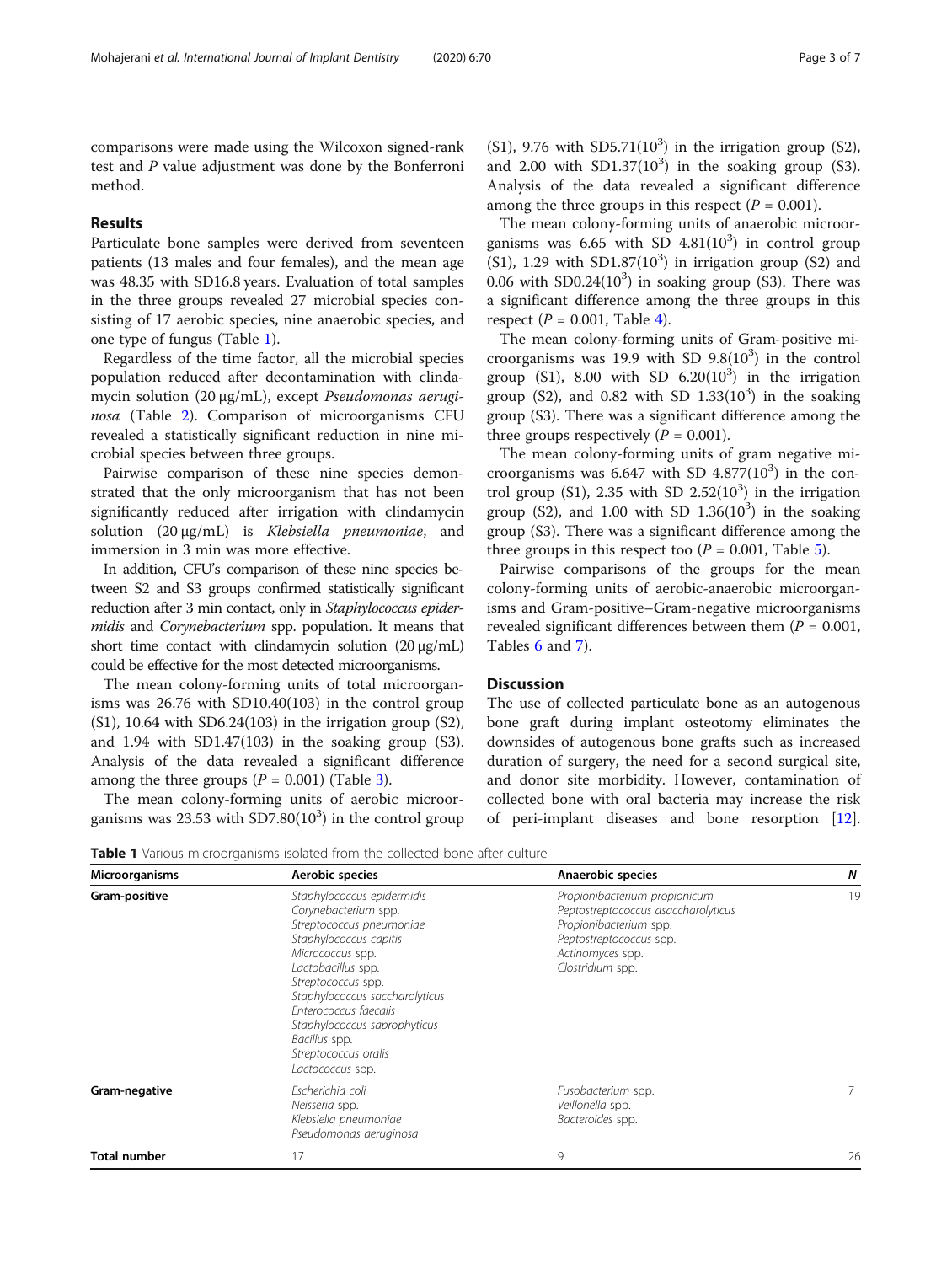<span id="page-3-0"></span>

| <b>Table 2</b> Comparison of the mean colony forming units of total microorganisms among the three groups |  |  |
|-----------------------------------------------------------------------------------------------------------|--|--|
|                                                                                                           |  |  |

| Microorganisms                      | Group S1          | Group S2          | Group S3          | <b>Friedman test</b> |
|-------------------------------------|-------------------|-------------------|-------------------|----------------------|
| Staphylococcus epidermidis          | $0.94 \pm 1.749$  | $0.65 \pm 1.222$  | $0.12 \pm 0.485$  | $P = 0.018$          |
| Corynebacterium spp.                | $10.06 \pm 8.050$ | $4.06 \pm 5.080$  | $0.00 \pm 0.00$   | $P = 0.001$          |
| Streptococcus pneumoniae            | $0.76 \pm 2.223$  | $0.00 \pm 0.00$   | $0.00 \pm 0.00$   | $P = 0.135$          |
| Escherichia coli                    | $0.29 \pm 0.849$  | $0.29 \pm 0.849$  | $0.18 \pm 0.529$  | $P = 0.368$          |
| Staphylococcus capitis              | $0.18 \pm 0.728$  | $0.18 \pm 0.728$  | $0.12 \pm 0.485$  | $P = 0.368$          |
| Neisseria spp.                      | $4.00 \pm 4.444$  | $1.00 \pm 1.904$  | $0.00 \pm 0.00$   | $P = 0.001$          |
| Micrococcus spp.                    | $1.65 \pm 2.149$  | $0.47 \pm 1.328$  | $0.00 \pm 0.00$   | $P = 0.001$          |
| Klebsiella pneumoniae               | $1.00 \pm 1.803$  | $0.76 \pm 1.348$  | $0.56 \pm 1.176$  | $P = 0.018$          |
| Lactobacillus spp.                  | $1.12 \pm 2.288$  | $0.35 \pm 1.455$  | $0.00 \pm 0.00$   | $P = 0.023$          |
| Streptococcus spp.                  | $0.41 \pm 1.176$  | $0.29 \pm 0.849$  | $0.29 \pm 0.849$  | $P = 0.135$          |
| Staphylococcus saccharolyticus      | $0.41 \pm 1.176$  | $0.18 \pm 0.728$  | $0.00 \pm 0.00$   | $P = 0.156$          |
| Enterococcus faecalis               | $0.41 \pm 1.176$  | $0.35 \pm 0.996$  | $0.35 \pm 0.996$  | $P = 0.368$          |
| Staphylococcus saprophyticus        | $0.65 \pm 1.455$  | $0.59 \pm 1.326$  | $0.06 \pm 0.243$  | $P = 0.061$          |
| Pseudomonas aeroginosa              | $0.18 \pm 0.728$  | $0.18 \pm 0.728$  | $0.18 \pm 0.728$  | $P = 1.0$            |
| Bacillus spp.                       | $0.53 \pm 1.58$   | $0.12 \pm 0.485$  | $0.00 \pm 0.00$   | $P = 0.156$          |
| Streptococcus oralis                | $0.59 \pm 2.425$  | $0.00 \pm 0.00$   | $0.00 \pm 0.00$   | $P = 0.368$          |
| Lactococcus spp.                    | $0.176 \pm 0.727$ | $0.00 \pm 0.00$   | $0.00 \pm 0.00$   | $P = 0.368$          |
| Propionibacterium propionicum       | $0.18 \pm 0.529$  | $0.00 \pm 0.00$   | $0.00 \pm 0.00$   | $P = 0.135$          |
| Peptostreptococcus asaccharolyticus | $0.12 \pm 0.485$  | $0.00\,\pm\,0.00$ | $0.00\,\pm\,0.00$ | $P = 0.368$          |
| Propionibacterium spp.              | $2.058 \pm 2.105$ | $0.411 \pm 0.939$ | $0.00 \pm 0.00$   | $P = 0.001$          |
| Peptostreptococcus spp.             | $0.35 \pm 0.996$  | $0.29 \pm 0.849$  | $0.00\,\pm\,0.00$ | $P = 0.156$          |
| Fusobacterium spp.                  | $0.41 \pm 1.176$  | $0.00 \pm 0.00$   | $0.00 \pm 0.00$   | $P = 0.135$          |
| Veillonella spp.                    | $0.24 \pm 0.664$  | $0.12 \pm 0.332$  | $0.06 \pm 0.243$  | $P = 0.156$          |
| Actinomyces spp.                    | $0.88 \pm 1.536$  | $0.06 \pm 0.243$  | $0.00 \pm 0.00$   | $P = 0.009$          |
| Bacteroides spp.                    | $0.35 \pm 1.057$  | $0.00\,\pm\,0.00$ | $0.00\,\pm\,0.00$ | $P = 0.135$          |
| Clostridium spp.                    | $0.12 \pm 0.485$  | $0.00 \pm 0.00$   | $0.00 \pm 0.00$   | $P = 0.368$          |
| Candida                             | $0.35 \pm 0.862$  | $0.29 \pm 0.849$  | $0.12 \pm 0.485$  | $P = 0.097$          |

Generally, during dental implant surgery, clinicians attempt to perform according to aseptic principles; however, previous studies revealed the risk of bacterial contamination of collected bone [\[3](#page-5-0), [13\]](#page-6-0).

Our study revealed the presence of various Grampositive and Gram-negative bacteria in the collected bone when it was not treated with antibiotic. On the contrary, Blay et al. found no Gram-negative anaerobic microorganisms in collected bone [\[6\]](#page-5-0). Gramnegative anaerobic microorganisms are present in several forms of periodontal diseases and are known to produce enzymes capable of causing bone resorption  $[6]$  $[6]$  $[6]$ .

Clindamycin has acceptable penetration into bone and is used for the treatment of bone infection and osteomyelitis [\[14,](#page-6-0) [15](#page-6-0)]. It is usually prescribed for treatment and prophylaxis of infection in oral and maxillofacial surgery [\[16](#page-6-0)]. Clindamycin is effective against Staphylococcus aureus and other Gram-positive cocci such as Streptococcus pyogenes, Streptococcus pneumoniae, and Peptostreptococcus species as well as Gram-negative anaerobic pathogens [[10\]](#page-6-0).

As Staphylococcus spp. can attach to the titanium surface to induce biofilm and cause peri-implantitis, it is important that increased exposure time to the intended antibiotic could overcome the strong cellular wall [\[10](#page-6-0)].

Table 3 Comparison of the mean colony forming units of total microorganisms among the three groups

| Microorganisms   | Group 51                | Group S2                 | Group S3               | <b>Friedman test</b> |
|------------------|-------------------------|--------------------------|------------------------|----------------------|
| <b>Total CFU</b> | $26.76 \pm 10.40(10^3)$ | $10.64 \pm 6.24(10^{3})$ | $.94 \pm 1.47(10^{3})$ | $P = 0.00i$          |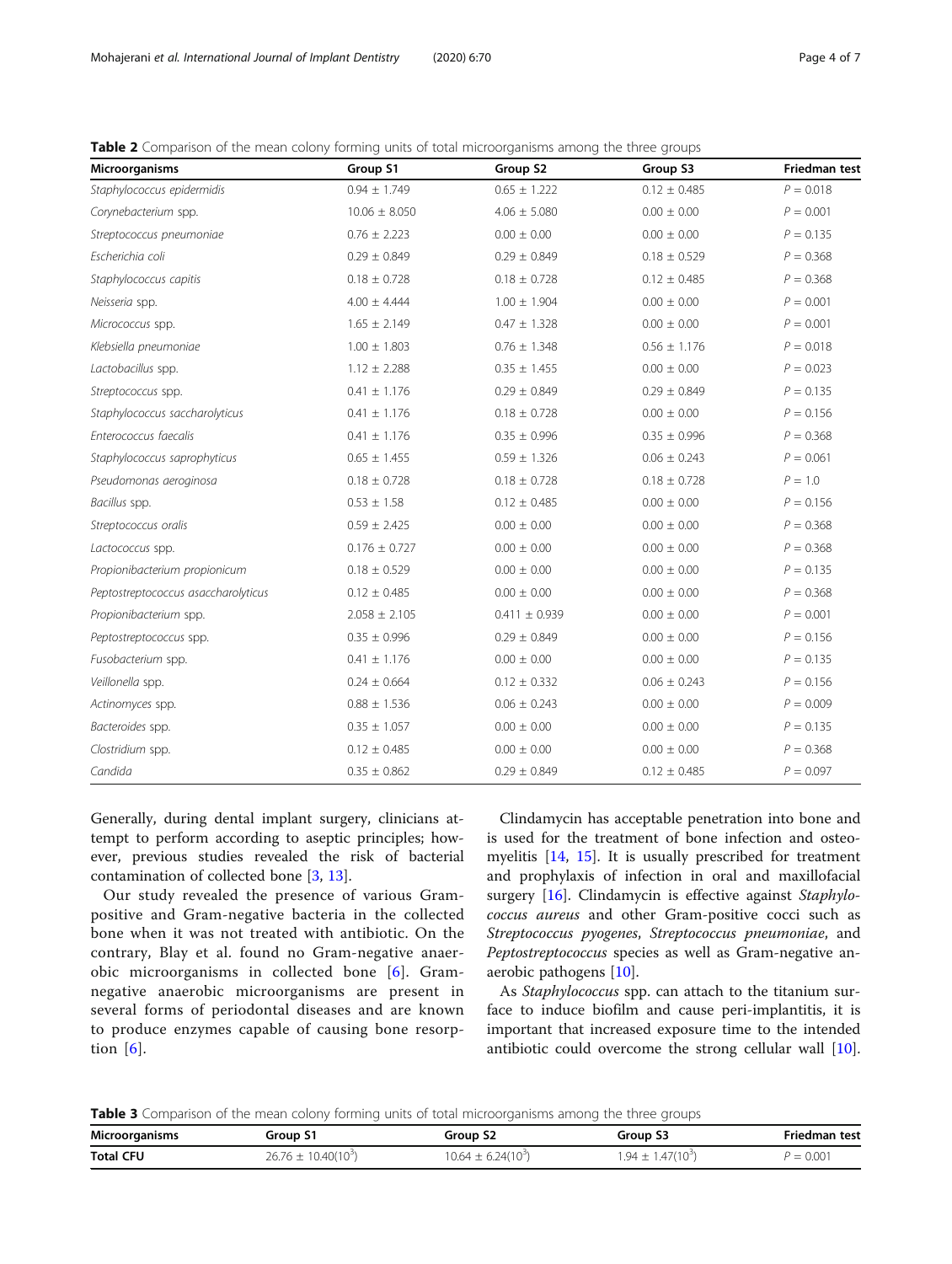<span id="page-4-0"></span>Table 4 Comparison of the mean colony forming units of aerobic and anaerobic microorganisms among the three groups

| Microorganisms | Group S1               | Group S <sub>2</sub>  | Group S3              | Friedman test |
|----------------|------------------------|-----------------------|-----------------------|---------------|
| <b>Aerobic</b> | $23.53 \pm 7.80(10^3)$ | $9.76 \pm 5.71(10^3)$ | $2.00 \pm 1.37(10^3)$ | $P = 0.001$   |
| Anaerobic      | $6.65 \pm 4.81(10^3)$  | $1.29 \pm 1.87(10^3)$ | $0.06 \pm 0.24(10^3)$ | $P = 0.001$   |

In addition, Staphylococcus capitis and Staphylococcus epidermidis are the most common pathogens of artificial valve endocarditis and deep tissue penetration with contaminated bone grafts could be harmful in susceptible patients.

Because of the high virulence of Bacteroides spp. in relation to skeletal tissue to induce small iatrogenic infections at surgical site and osseointegration disturbances, reduction of its population to zero in the least exposure time is important.

Actinomyces and Peptostreptococcus spp. are the etiologic factors of suppurative oral and maxillofacial infections and periodontal disease [\[16\]](#page-6-0). Fusobacterium spp. is one of the peri-implantitis pathogens like Bacteroides spp. So, killing all the colonies of these microorganisms after 3 min of exposure to the intended concentration of clindamycin is valuable.

Pseudomonas aeruginosa has a strong defense mechanism and penetration resistance to the most antibiotic agents and can live in the most antimicrobial environments. So, because clindamycin is not effective in the treatment of pseudomonas infections, the result of this study was predictable.

At low concentrations, clindamycin stimulates cell metabolism of human osteoblasts while it has cytotoxic properties at doses higher than 500 μg/mL. High doses of clindamycin can have adverse effects on human osteoblasts and may lead to potential alteration of bone metabolism in vivo [\[10](#page-6-0)]. Antibiotic-impregnated bone grafts have been successfully used in mandibular third molar sockets without impairing osteogenesis [\[17](#page-6-0)]. Witso et al. revealed that autogenous particulate bone soaked in antibiotics and grafted can deliver the drug to the grafting site [[18\]](#page-6-0).

Tezulas et al. introduced 3 min local application of chlorhexidine and clindamycin for bone graft decontamination. The concentration of their clindamycin solution was 150 mg/mL [[12](#page-6-0)].

In the current study, local clindamycin at much lower concentration—20 μg/mL—was used for decontamination of collected bone graft and resulted in complete decontamination of four out of 17 samples. The outcomes supported the efficacy of very dilute local clindamycin (20 μg/mL) to reduce bacterial population. With an increase in antibiotic-bone graft contact time, a stronger antimicrobial effect can be expected. Cell viability after exposure to high concentrations of antibiotic solutions is an important factor for bone regeneration at the graft site. Sivolella et al. used rifamycin SV to reduce bacterial contamination of collected bone debris. They concluded that rifamycin SV (0.5% solution) could reduce bacterial contamination in collected material [\[19](#page-6-0)]. Etcheson et al. used tetracycline (50 mg/mL) for the decontamination of bone grafts. They demonstrated that tetracycline treatment caused a 7-fold decrease in streptococci count [[3](#page-5-0)].

Clindamycin is not cytotoxic at low concentrations. Naal et al. demonstrated a significant increase in ALPactivity and increased matrix calcification due to the administration of 10 μg/mL concentration of clindamycin. Low concentrations of clindamycin increased cell metabolism of human osteoblasts without significant changes in cell number [\[10](#page-6-0)]. Clindamycin levels of 100–500 μg/ mL may alter the metabolism and viability of osteoblastic cells in vivo [[10\]](#page-6-0).

In the investigation by Duewelhenke et al., 20% concentration for the proliferation of primary human osteoblast after 48 h incubation was determined as 20 μg/mL for clindamycin. In addition, the measurement of extracellular lactate concentration as an indicator of glycolysis revealed that high concentrations of clindamycin impaired mitochondrial energetics [[11\]](#page-6-0).

Antoci et al. revealed that ciprofloxacin at a dose greater than 100 μg/mL and vancomycin and tobramycin at doses greater than 2000 μg/mL significantly decreased cell proliferation. Therefore, the balance between the desired bactericidal properties and host cell toxicity is important for skeletal cell survival and function [[20\]](#page-6-0).

Clinical and laboratory studies showed that using a bacterial swab technique is insufficient for accurate assessment of decontamination techniques, and bone samples should undergo grinding before quantitative and

Table 5 Comparison of the mean colony-forming units of Gram-positive and Gram-negative microorganisms among the three groups

| Microorganisms | Group S1               | Group S <sub>2</sub>  | Group S3              | Friedman test |
|----------------|------------------------|-----------------------|-----------------------|---------------|
| Gram-positive  | $19.94 \pm 9.87(10^3)$ | $8.00 \pm 6.20(10^3)$ | $0.82 \pm 1.33(10^3)$ | $P = 0.001$   |
| Gram-negative  | $6.47 \pm 4.77(10^3)$  | $2.35 \pm 2.52(10^3)$ | $1.00 \pm 1.36(10^3)$ | $P = 0.001$   |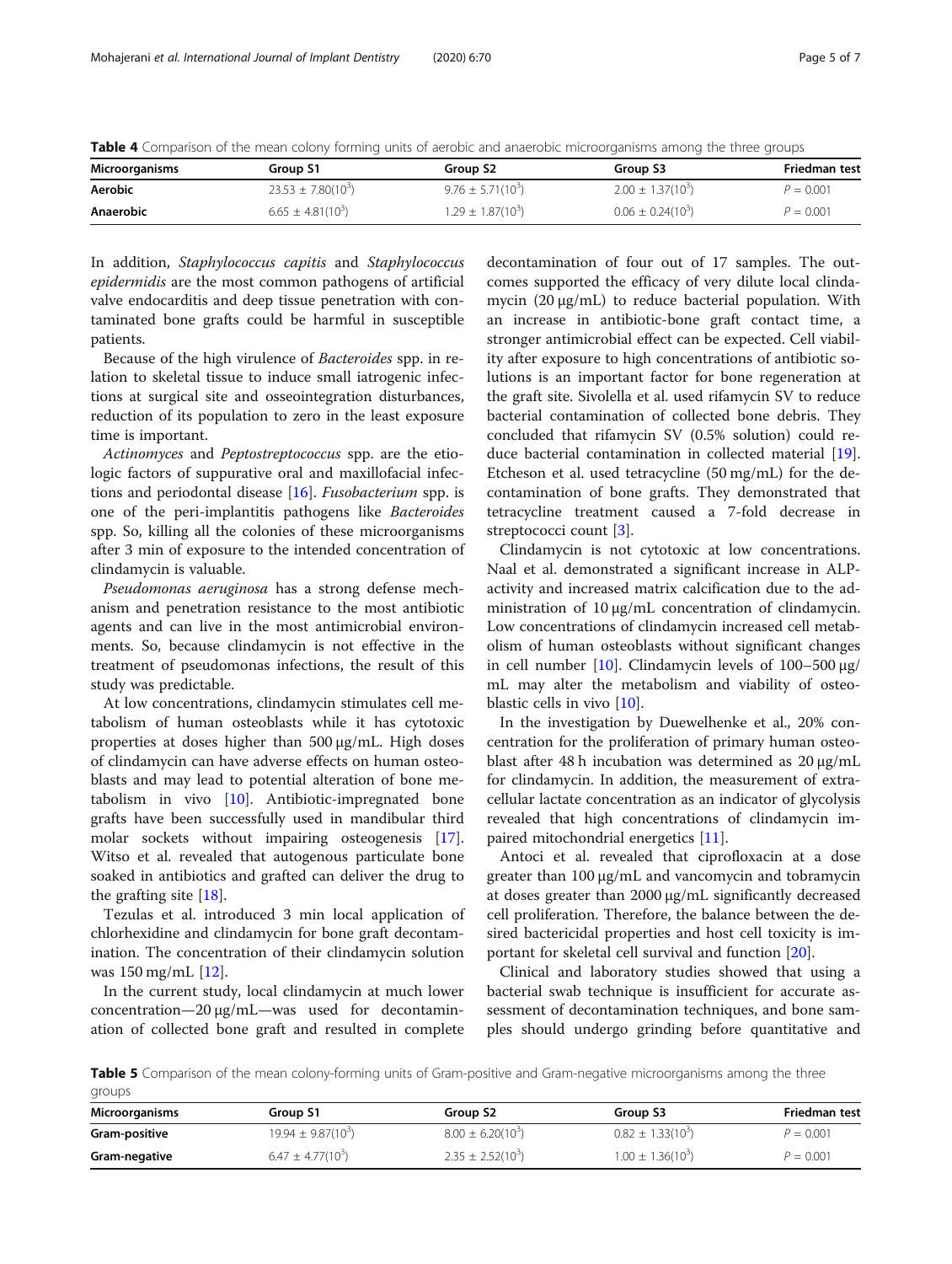<span id="page-5-0"></span>Table 6 Pairwise comparison of the mean colony-forming units of aerobic and anaerobic microorganisms between the groups

| Groups         | <b>Aerobic</b><br>microorganisms | Anaerobic<br>microorganisms | <b>Wilcoxon test</b> |
|----------------|----------------------------------|-----------------------------|----------------------|
| Group S1       | $23.53 \pm 7.80(10^3)$           | $6.65 \pm 4.81(10^3)$       | $P = 0.001$          |
| S <sub>2</sub> | $9.76 \pm 5.71(10^3)$            | $1.29 \pm 1.87(10^3)$       |                      |
| Group S1       | $23.53 \pm 7.80(10^3)$           | $6.65 \pm 4.81(10^3)$       | $P = 0.001$          |
| S3             | $2.00 \pm 1.37(10^3)$            | $0.06 \pm 0.24(10^3)$       |                      |
| Group S2       | $9.76 \pm 5.71(10^3)$            | $1.29 \pm 1.87(10^3)$       | $P = 0.001$          |
| S3             | $2.00 \pm 1.37(10^3)$            | $0.06 \pm 0.24(10^3)$       |                      |

qualitative microbial evaluations [[21\]](#page-6-0). This method leads to technical bias. So, one of the advantages of this study is performing precise microbial evaluation along with bypassing the suggested grinding stage due to the nature of collected bone samples.

Pairwise comparison of total microorganism's CFU between three study groups revealed statistically significant population reduction, in any fashion. So, although the selected clindamycin solution concentration is harmless for bone cells but selecting any of the mentioned decontamination methods—exposure time—could be according to the surgeon's clinical judgment.

Some cross-sectional studies with wide heterogenicity report more implant failure rate following prescribing clindamycin as the prophylactic antibiotic in penicillinallergic patients, compared with 2 gr amoxicillin in nonallergic patients [\[22](#page-6-0), [23](#page-6-0)]. It seems that, not only more better designed trials in the form of randomized controlled clinical trial should be undertaken to analyze implant failure rate in penicillin-allergic patients with and without clindamycin, but also in vivo studies are needed to evaluate possible disruption in the bone healing and osseointegration process in these patients.

The result of this article is useful for the decontamination of other types of bone grafts.

This was an in vitro study to evaluate the bacterial population of particulate bone grafts after treatment with clindamycin  $(20 \mu g/mL)$ . However, it did not focus on the viability of bone cells after exposure to antibiotic.

Table 7 Pairwise comparison of the mean colony-forming units of Gram-positive and Gram-negative microorganisms between the groups

| Groups         | Gram-positive<br>microorganisms | Gram-negative<br>microorganisms | <b>Wilcoxon test</b> |
|----------------|---------------------------------|---------------------------------|----------------------|
| Group S1       | $19.94 \pm 9.87(10^3)$          | $6.47 \pm 4.77(10^3)$           | $P = 0.001$          |
| S <sub>2</sub> | $8.00 \pm 6.20(10^3)$           | $2.35 \pm 2.52(10^3)$           |                      |
| Group S1       | $19.94 \pm 9.87(10^3)$          | $6.47 \pm 4.77(10^3)$           | $P = 0.001$          |
| S3             | $0.82 \pm 1.33(10^3)$           | $1.00 \pm 1.36(10^3)$           |                      |
| Group S2       | $8.00 \pm 6.20(10^3)$           | $2.35 \pm 2.52(10^3)$           | $P = 0.01$           |
| S3             | $0.82 \pm 1.33(10^3)$           | $1.00 \pm 1.36(10^3)$           |                      |

This was a major limitation of this study. Further studies are encouraged to assess cell viability after the local use of clindamycin in different concentrations and exposure time.

## Conclusion

Local administration of clindamycin (20 μg/mL) is effective for the decontamination of particulate bone graft.

#### Acknowledgements

Not applicable.

#### Authors' contributions

HM supervised the study, GI analyzed the results, FL designed and performed the study, FM performed the laboratory procedures, and RT wrote the article. The authors read and approved the final manuscript.

#### Funding

No funding

#### Availability of data and materials

The datasets used and/or analyzed during the current study are available from the corresponding author on reasonable request.

#### Ethics approval and consent to participate

Not applicable.

#### Consent for publication

Not applicable.

#### Competing interests

The authors Hassan Mohajerani, Gholamreza Irajian, Fatemeh Latifi, Faramarz Masjedian, and Reza Tabrizi state that there are no conflicts of interest.

#### Author details

<sup>1</sup>Department of Oral and Maxillofacial Surgery, Shahid Beheshti University of Medical Sciences, Velenjak, Tehran, Iran. <sup>2</sup>Department of Microbiology, Iran University of Medical Sciences, Tehran, Iran.

#### Received: 22 December 2019 Accepted: 9 September 2020 Published online: 30 October 2020

#### References

- 1. Savant TD, Smith KS, Sullivan SM, et al. Bone volume collected from dental implant sites during osteotomy. J Oral Maxillofac Surg. 2001;59(8):905–7.
- 2. Tezulas E, Dilek OC, Topcuoglu N, et al. Decontamination of autogenous bone grafts collected during dental implant site preparation: a pilot study. Oral Surg Oral Med Oral Pathol Oral Radiol Endod. 2009;107(5):656–60.
- Etcheson AW, Miley DD, Gillespie MJ. Osseous coagulum collected in bone traps: potential for bacterial contamination and methods for decontamination. J Oral Implantol. 2007;33(3):109–15.
- 4. Young MP, Carter DH, Worthington HV, et al. The effects of an immediately pre-surgical chlorhexidine oral rinse on the bacterial contaminants of bone debris collected during dental implant surgery. Clin Oral Implants Res. 2002; 13(1):20–9.
- 5. Kürkçü M, Öz IA, Köksal F, et al. Microbial analysis of the autogenous bone collected by bone filter during oral surgery: a clinical study. J Oral Maxillofac Surg. 2005;63(11):1593–8.
- 6. Blay A, Tunchel S, Sendyk WR. Viability of autogenous bone grafts obtained by using bone collectors: histological and microbiological study. Pesqui Odontol Bras. 2003;17(3):234–40.
- 7. Young MPJ, Carter DH, Worthington H, Korachi M, Drucker DB. Microbial analysis of bone collected during implant surgery: a clinical and laboratory study. Clin Oral Implants Res. 2001;12(2):95–103.
- 8. Kim S-G, Chung T-Y, Kim MS, et al. The effect of high local concentrations of antibiotics on demineralized bone induction in rats. J Oral Maxillofac Surg. 2004;62(6):708–13.